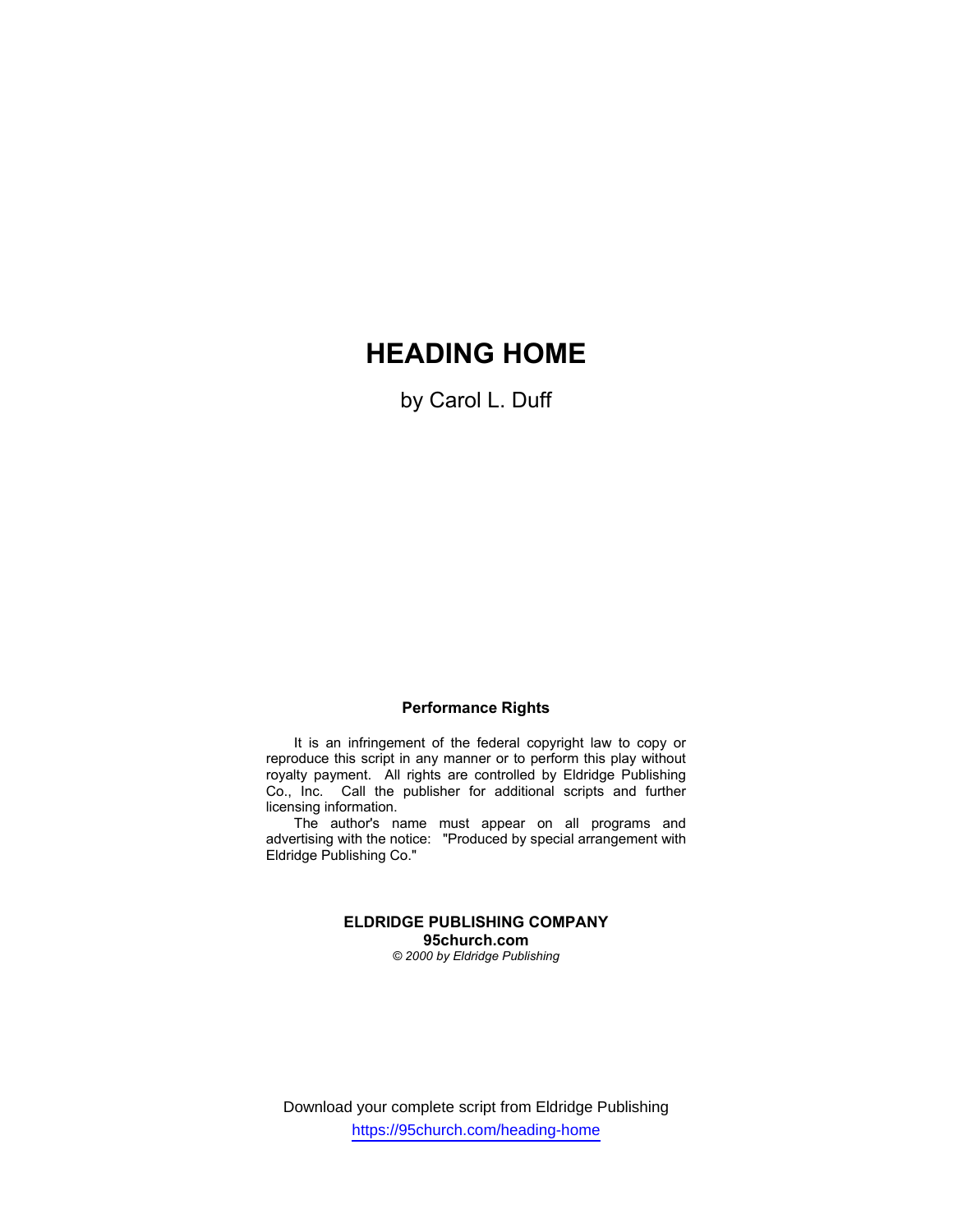#### **STORY OF THE PLAY**

 A snowstorm has closed the airport three days before Christmas and stranded travelers on their way home for the holidays. Behind each face is a story – the young man returning to make amends for a past left behind 15 years earlier; the young woman who feels she's a failure, running home to Daddy after her marriage falls apart; the husband who's too proud to admit he was wrong and restore a severed relationship with his brother; the young woman who's more comfortable spending Christmas in an airport with strangers than at home without her husband; and the contented Christian who is patiently waiting for his trip home, finally to be reunited with those dearest to his heart.

 As each story unfolds, strangers become friends, supporters and, most importantly, witnesses that the truth of Christmas can change a person's life. A simple set makes "Heading Home" easy to present while believable characters will involve and encourage the viewers. This distinctly Christian drama will touch the hearts and emotions of all those who have ever longed to be "Heading Home." Performance time: approximately 55 minutes.

#### **THEME AND PURPOSE**

 Going home means something different to everyone. For one it might mean facing a past left behind years earlier. For another it represents defeat. Still another sees home as a long-awaited destination, finally reunited with loved ones. This play is to remind audiences that they are not alone in their trials. Through His Christmas gift, God offers hope for uncertain times and comfort to those "Heading Home."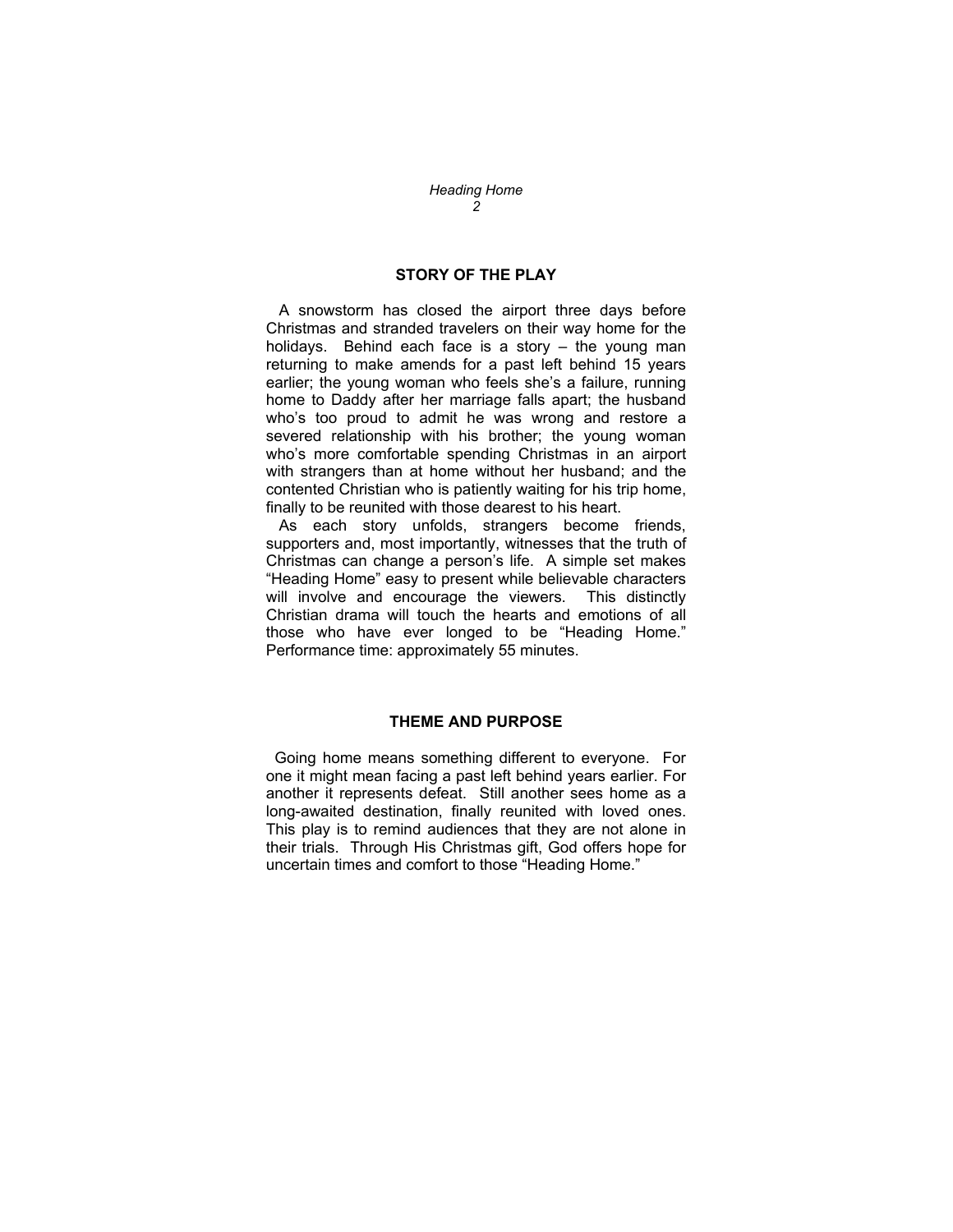### **CAST OF CHARACTERS**

*(6 m, 4 w, 1 child, extras)* 

**MORGAN CRENSHAW:** airport security officer, former police-man; content Christian; mid 60s. **MAGGIE MORRAN:** supervisor/ticket agent; hostile toward God; late 30s. **AVERY ALEXANDER:** successful CEO of large firm; late 50s. **CHUCK OVERTON**: a Christian, going back to face his past; early 30s. **NICKI HUMPHREY:** recently separated from her husband, going home to face parents; mid 20s. **MICHELLE TEMPLE:** wife and mother, waiting for her husband to come home; late 20s. **ZACHARY TEMPLE:** son of Michelle and Mike; age 5-7. **MIKE TEMPLE:** Michelle's Naval officer husband; early 30s. **RON SCHREIBER:** an independent, controlling businessman; mid 40s. **JOANNA SCHREIBER:** Ron's peacemaker wife; schoolteacher; age 40. **TOM SCHREIBER:** Ron's brother; age 30.

**Extras** as desired.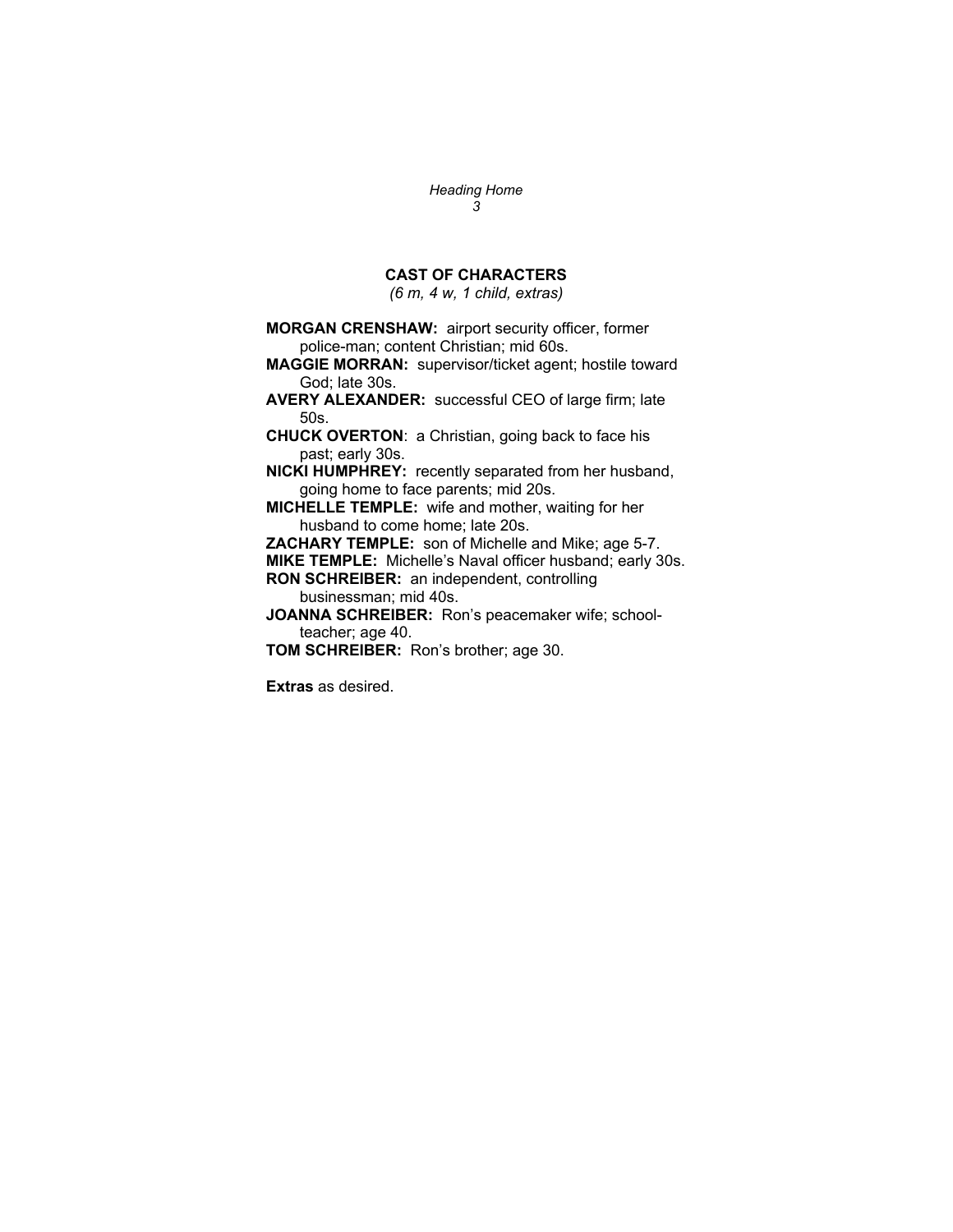#### **SETTING**

 All scenes take place December 22 in an airport terminal on the East Coast. A ticket counter with telephone, computer keyboard and monitor should be DSR and angled slightly so characters will not have their backs to the audience when talking with the agent. A public pay phone is located upstage as well.

 Arrange eight chairs in groups of two, with four across the back facing the audience and two angled on each side. The seating should be fairly close together, giving the appearance of cramped conditions. When seated, the cast should occupy the following seats beginning closest to the ticket counter: first chair on the right, Chuck Overton; second chair, Nicki Humphrey; third chair, Zachary Temple; fourth chair, Michelle Temple; fifth and sixth chairs, Avery Alexander; seventh chair, JoAnna Schreiber; and eighth chair, Ron Schreiber.

 A large clock hangs near the counter and, as Scene 1 begins, reads 9:40. Dialogue will shift from one person or group to another. Others should do whatever would be normal when they are not speaking.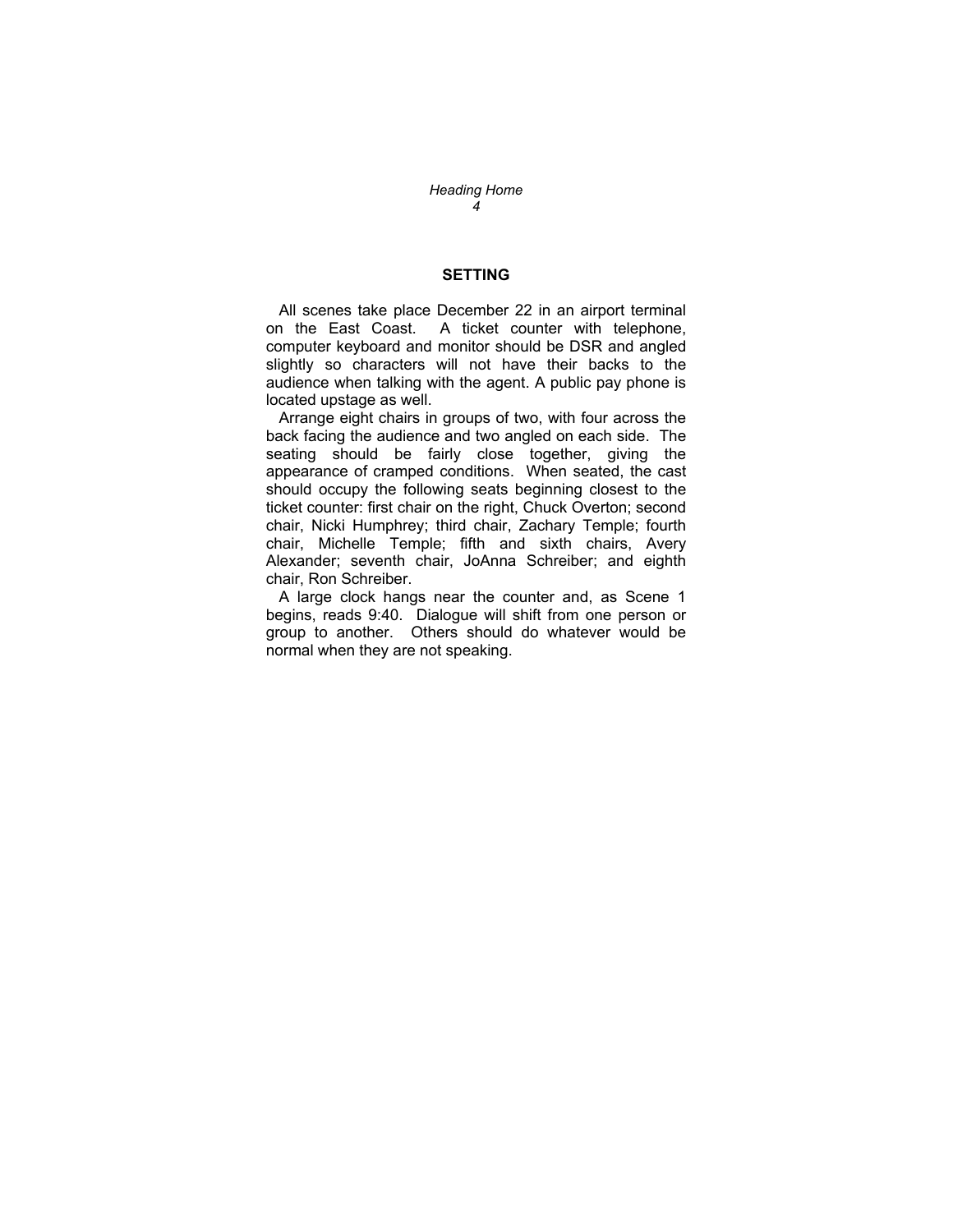#### **COSTUMES**

Morgan – security officer's uniform Maggie – dark suit, white blouse, scarf or necktie to represent uniform; name tag Avery – immaculately dressed in suit and tie, nicely shined shoes, cuff links, gold watch, leather briefcase, cell phone, laptop – all the symbols of success Chuck – neat flannel shirt and jeans; carries modest duffel bag Nicki – neatly dressed in good quality, latest trendy fashion Michelle – nice slacks and sweater, casual but classic Zachary – play clothes JoAnna – skirt and plain blouse with cardigan sweater, casual walking shoes Ron – smart business clothes but no tie Tom and Mike – casual jeans and shirt or sweater/sweatshirt with jacket

#### **PROPS**

counter large clock computer keyboard and monitor on counter telephone on counter fliers and brochures on counter 8 chairs cell phone laptop computer briefcase with papers book coats for everyone tote bag age-appropriate toys – car, puzzles, writing tablet, coloring book and crayons, etc. carry-on bags or duffel bags peanut butter candy wallet can of soda small slip of paper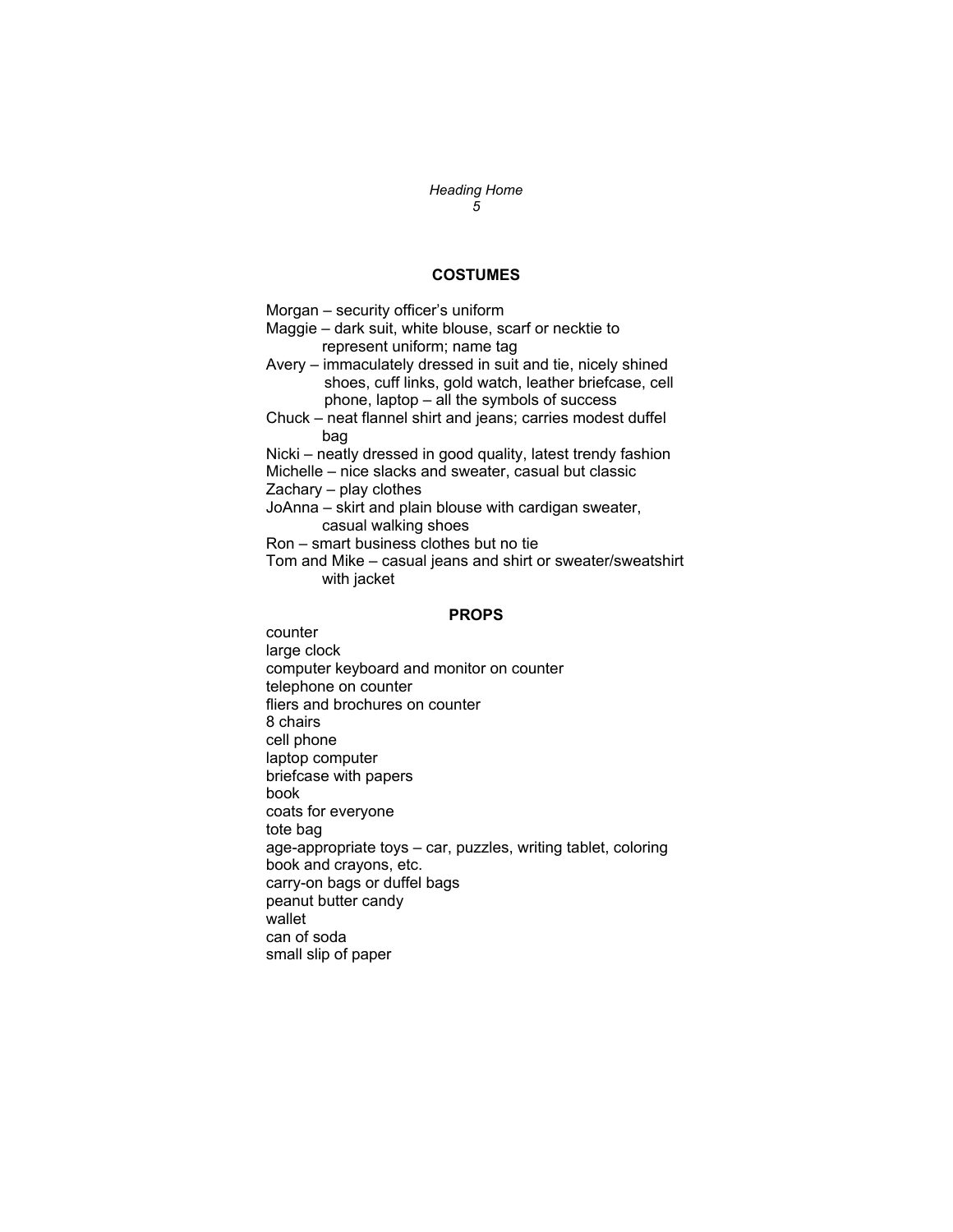#### **Scene 1**

*(AT RISE: MAGGIE MORRAN is behind the counter, working on computer and periodically on phone. CHUCK OVERTON is walking around, looking out the windows, browsing through airport brochures, restless. NICKI HUMPHREY is on page one of a book. ZACHARY is sitting on the floor, playing with a small car. MICHELLE TEMPLE is watching him, but obviously her mind is somewhere else. AVERY ALEXANDER is talking on a cell phone with laptop computer and briefcase open in the chair beside him. RON and JoANNA SCHREIBER are quietly talking back and forth. EXTRAS may occasionally enter from off stage, approach ticket agent, engage in conversation, and leave. Overcoats and carry-on type travel bags are sitting here and there. Zachary and Michelle are wearing coats, as if expecting to be leaving soon. A canvas bag sits at her feet. MORGAN CRENSHAW enters from right and approaches ticket agent.)* 

MORGAN: Well, Maggie, isn't this weather just perfect for Christmas.

MAGGIE: *(Mutters sarcastically.)* Perfect.

MORGAN: Not good for traveling, though. Planes can't get in. Planes can't get out.

*(ZACHARY gets up from the floor where he's been sitting at his MOTHER'S feet. He carries a toy car and walks around the chairs, rolling it on the backs, making engine noises. Slowly makes his way to the ticket counter.)* 

MORGAN: Roads are icy.

MAGGIE: *(Whining.)* Why do I always have to be the one working during snowstorms?

MORGAN: That's what you get for being the supervisor.

MAGGIE: That's what I get for living so close to the airport. *(Pause.)* You don't happen to have some Christmas cheer stashed away somewhere, do you?